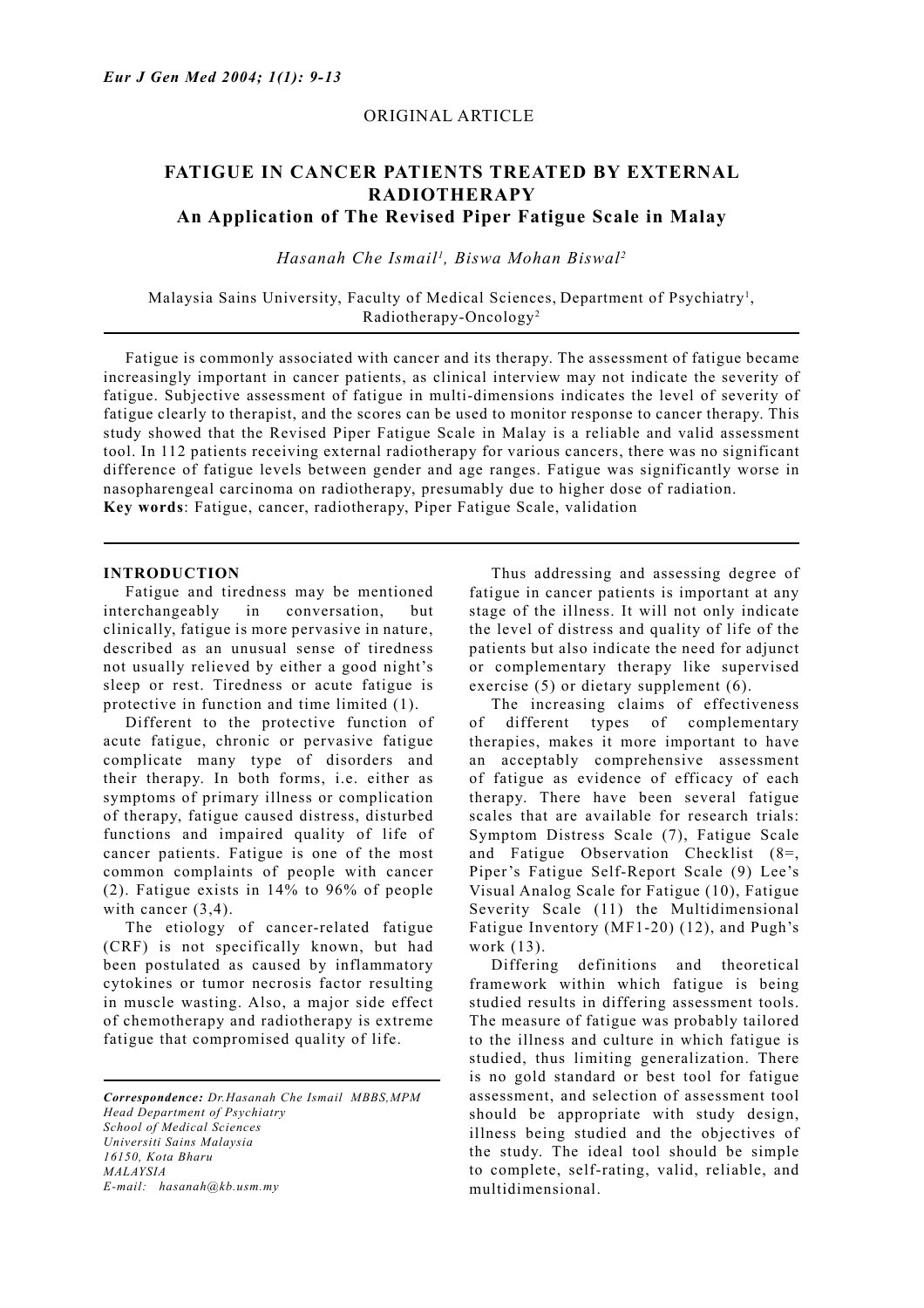**Table 1. Characteristics of patients**

|                       |              | <b>Patients</b> |      |
|-----------------------|--------------|-----------------|------|
|                       |              | N0              | $\%$ |
| Age                   | $<$ 30       | 22              | 19.6 |
|                       | $31 - 50$    | 37              | 33   |
|                       | $51 - 70$    | 36              | 32.1 |
|                       | >70          | 17              | 15.2 |
| Sex                   | male:49      |                 |      |
|                       | female: $63$ |                 |      |
| Diagnosis             |              |                 |      |
| Nasopharengeal        |              | 32              | 28.6 |
| <b>Breast</b>         |              | 19              | 17   |
| Ovary, servix, vagina |              | 19              | 17   |
| GIT and GUS           |              | 13              | 11.6 |
| <b>Brain</b>          |              | 9               | 8    |
| Miscallaneous         |              | 20              | 17.9 |

*\* Gastrointestinal and Genitourinary*

 This described the revised Piper Fatigue Scale (PFS) which has been used quite commonly and widely (14). Piper Fatigue Scale was also widely used in studies on cancer related fatigue, assessing the effect of fatigue on four dimensions or aspects i.e. behavioural/severity, affective meaning, sensory and cognitive/mood. Though it is exceptionally lengthy, it provides more information about the effect of fatigue on its sufferers, and how certain measures or therapy specifically affect various dimensions.

 Thus the aim of the present study was to demonstrate the validity and reliability of the revised Piper Fatigue Scale in Malay, and to identify the fatigue dimensions that are affected in cancer patients receiving external radiotherapy.

### **MATERIAL AND METHODS** *Subjects*

 Consecutive cancer patients who completed the third course of radiotherapy in radiotherapy and oncology unit in Hospital University Sains Malaysia, Malaysia, were approached and asked to participate. Eligible patients are those who received radiotherapy with curative intention.

 These are patients who had undergone surgery for removal of the cancer from the primary site except for nasopharyngeal carcinoma that were predominantly treated with radiotherapy.

**Table 3. Scale reliability; internal consistency of revised PFS**

| Dimensions           | Items | Cronbach $\alpha$ |
|----------------------|-------|-------------------|
| Behavioural severity | h     | 0.87              |
| Affective meaning    |       | 0.94              |
| Sensory              |       | 0.87              |
| Cognitive/mood       |       | 0.86              |
| Total                | 22    | 0.95              |

 These patients received conventional fractional radiotherapy with 2 Gy/day fraction, receiving treatment for 5 days a week for 5 to 7 weeks period using a 6 MV linear accelerator.

 All patients were assessed on the completion of the third week of therapy. Hundred and twelve patients, who came for radiotherapy in the year 2000 and 2001, fulfilled these criteria and were included in the study. The gastrointestinal tract (GIT) cancer and genitourinary tract (GUT) cancer were combined in analysis to improve the sample size in each category of analysis.

### *Questionnaire*

 Fatigue was measured with the revised PFS. The revised PFS has 22-item visual analog scales that measures four dimensions of subjective fatigue (behavioural/severity, affective meaning, sensory and cognitive/ mood). In addition, open-ended questions explore the subject's perceptions of the causes of fatigue and effective relief measures.

 Permission sought from the original author of Piper Fatigue Scale for translation to Malay language. A bilingual reviewer for best translation and resolution of uncertainties reviewed two forward translations by bilingual panel that is native and fluent in both Malay and English languages. Another bilingual person who had never seen the original questionnaire back translated the final version. The back-translation was further reviewed by the bilingual reviewer, resolving the discrepancies.

#### *Statistical analysis*

 Data from the study was analysed by SPSS 11 for window. Categorical data was analysed by chi-square and numerical with independent samples t-test.

 $\overline{a}$ **Table 2. Means of each dimension of revised PFS for different types of cancers**

|                      | Nasopharengeal  | GIT and GUS** | <b>Breast</b> | Miscallaneous |
|----------------------|-----------------|---------------|---------------|---------------|
| Behavioural severity | $5.2 \pm 1.9*$  | $4.4 \pm 2.2$ | $3.5 \pm 2.2$ | $3.4\pm2.3$   |
| Affective meaning    | $4.8 \pm 2.3*$  | $3.9 \pm 2.8$ | $3.3 \pm 2.1$ | $3.2 \pm 1.7$ |
| Sensory              | $4.2 \pm 1.9$   | $3.7\pm2.2$   | $3.4\pm2.1$   | $3.5 \pm 2.2$ |
| Cognitive/mood       | $3.5 \pm 1.7^*$ | $2.4 \pm 1.5$ | $3.0 \pm 1.8$ | $2.7\pm1.6$   |

*\*t test p<0.05 compared with other cancers, \*\**Gastrointestinal and Genitourinary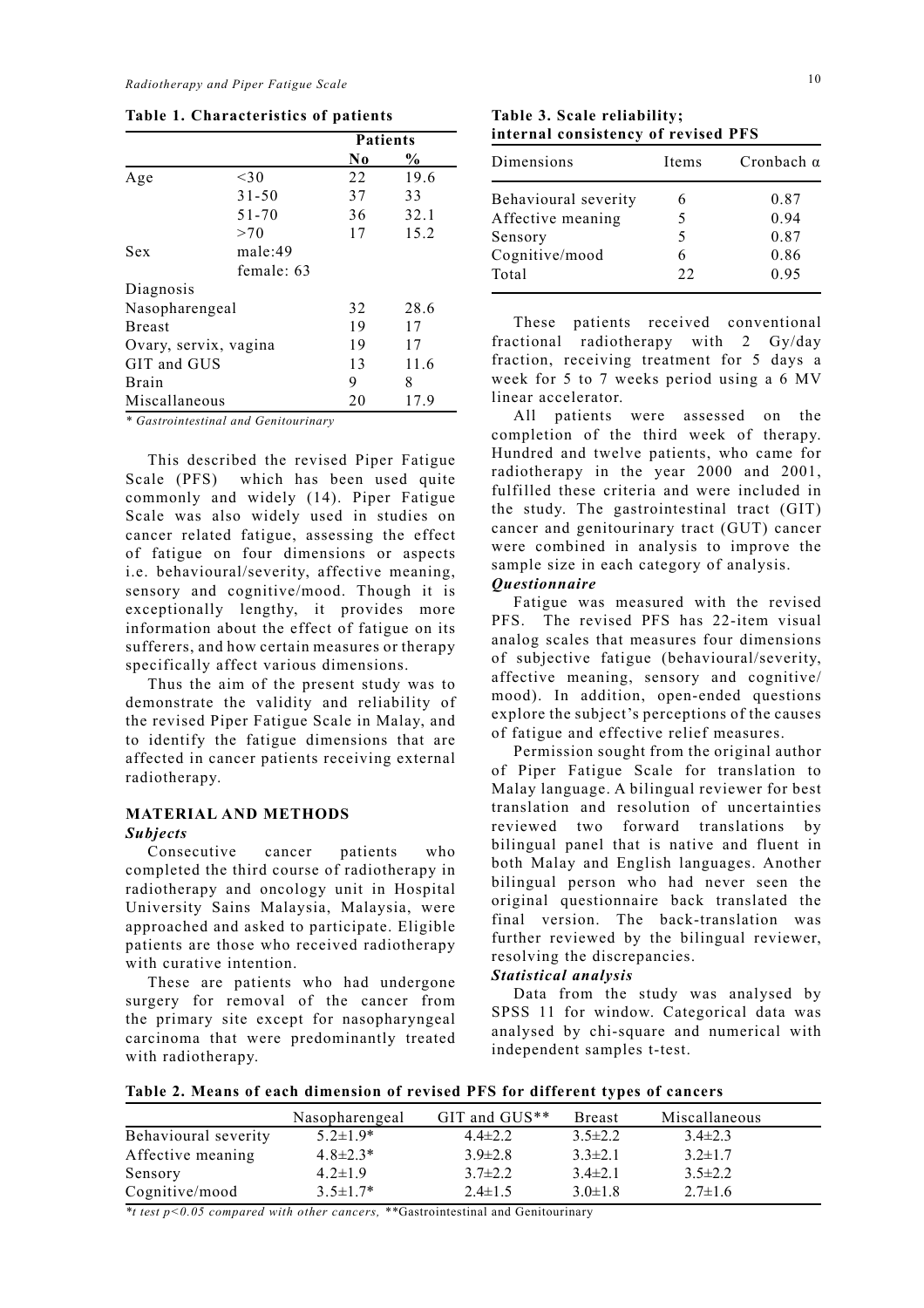| Items          | Behavioural<br>severity | Affective<br>meaning | Sensory | Cognitive/Mood |
|----------------|-------------------------|----------------------|---------|----------------|
| F2             | 0.40                    | 0.68                 |         |                |
| F3             | 0.57                    |                      |         |                |
| F4             | 0.61                    |                      |         |                |
| F <sub>5</sub> | 0.80                    |                      |         |                |
| F <sub>6</sub> | 0.67                    |                      |         |                |
| F7             | 0.40                    |                      | 0.70    |                |
| ${\rm F}8$     |                         | 0.68                 |         |                |
| F <sub>9</sub> |                         | 0.83                 |         |                |
| F10            |                         | 0.75                 |         |                |
| F11            |                         | 0.80                 |         |                |
| F12            |                         | 0.81                 |         |                |
| F13            |                         |                      | 0.80    |                |
| F14            |                         |                      | 0.50    |                |
| F15            |                         |                      | 0.60    |                |
| F16            |                         |                      | 0.75    |                |
| F17            |                         |                      | 0.64    |                |
| F18            |                         |                      |         | 0.64           |
| F19            |                         |                      |         | 0.65           |
| F20            |                         | 0.72                 |         | 0.34           |
| F21            |                         |                      | 0.56    | 0.46           |
| F22            |                         |                      |         | $0.80\,$       |

**Table 4. Principal component analysis of all items with visual analog scales into its original dimensions**

## **Table 5. Significant differences in scores of all dimensions and total average score of revised PFS with depressive categories**

|                                | No $D^a$<br>n:16 | Mild $D^b$<br>n:44 | Moderate $D^c$<br>n:42 | Major $D.d$<br>n: 10 |
|--------------------------------|------------------|--------------------|------------------------|----------------------|
| <b>Behavioural</b><br>severity | $2.46\pm2.36$    | $3.38 \pm 1.84$    | $5.09 \pm 1.93$        | $6.48 \pm 1.55$      |
| Affective<br>meaning           | $1.16 \pm 1.31$  | $3.04 \pm 1.28$    | $4.73 \pm 1.71$        | $7.32 \pm 2.34$      |
| Sensory                        | $1.55 \pm 1.75$  | $3.12 \pm 1.53$    | $4.66 \pm 1.79$        | $5.40 \pm 1.88$      |
| Cognitive<br>/mood             | $0.44 \pm 1.20$  | $3.00 \pm 1.14$    | $4.64 \pm 1.37$        | $5.81 \pm 1.41$      |
| Total                          | $1.41 \pm 1.20$  | $3.00 \pm 1.14$    | $4.64 \pm 1.37$        | $5.81 \pm 1.41$      |

*for all dimensions and total average scores; t test between a and b <0.0001, b and c <0.0001, c and d <0.05*

## **Table 6. Radiation dose according to different types of cancers (mean**±SD)

| Discode               | n   | Mean            |  |
|-----------------------|-----|-----------------|--|
| Miscallaneous         | 20  | $3104 \pm 1333$ |  |
| <b>Breast</b>         | 19  | $4479 \pm 474$  |  |
| Ovary, servix, vagina | -19 | $3807 \pm 1306$ |  |
| <b>NPS</b>            | 32  | $4561 \pm 1224$ |  |
| GIT and GUS           | 13  | $4430\pm897$    |  |
| Brain and nerves      | 9   | $3522 \pm 1364$ |  |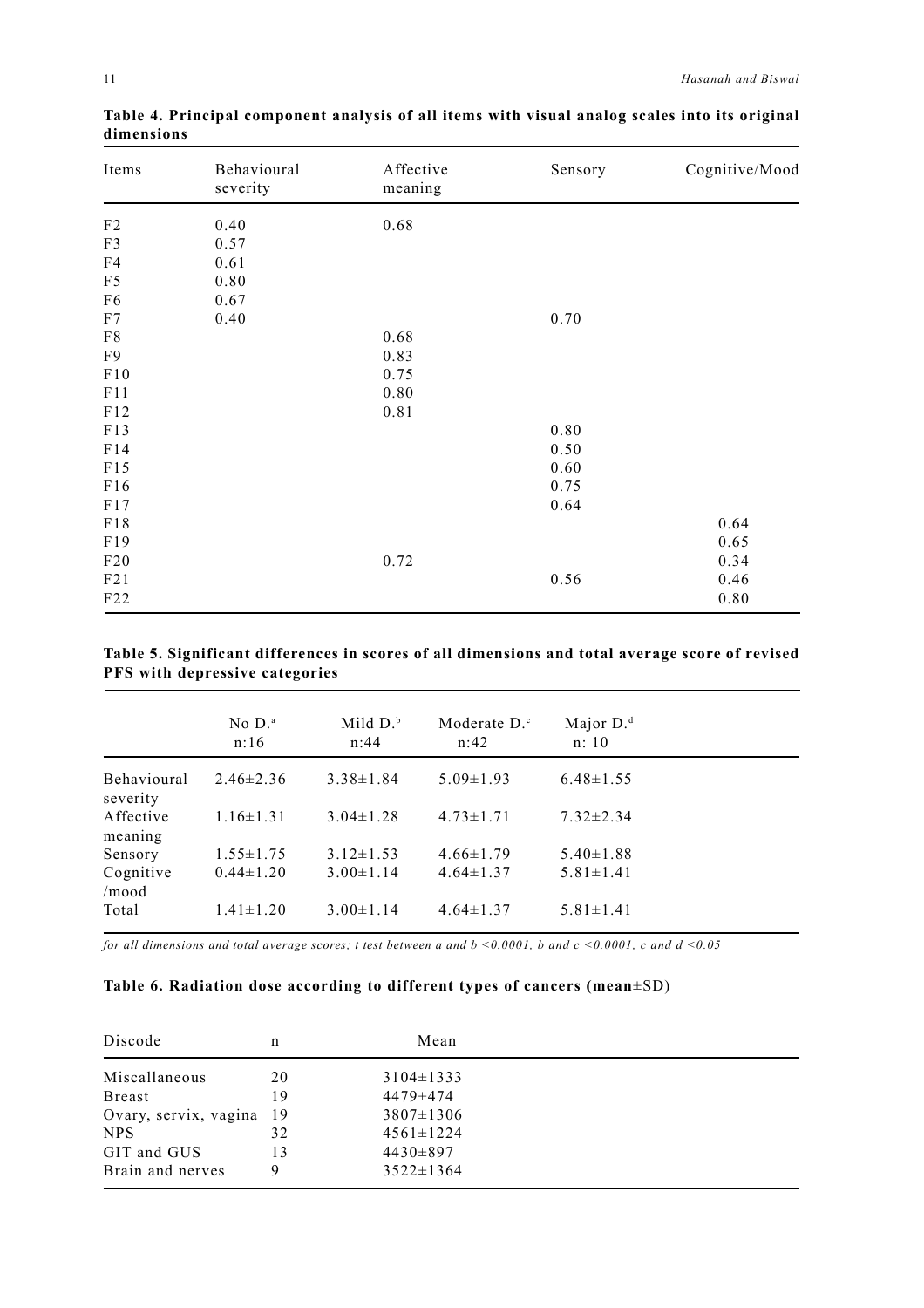#### **RESULTS**

 Hundred and twelve patients participated in this study. The mean score of each dimension with different types of cancer are as shown in Table 2. There was no significant difference in each dimension for the age groups and gender. There was also no significant difference in fatigue between those who only received radiotherapy or those who have received a combination of radiotherapy and chemotherapy. In all cancer types, the dimension worst affected was behavioral/ severity, followed by affective meaning, sensory and cognitive/mood. Patients with nasopharyngeal cancer were significantly worse in scores for the behavioural, affective and cognitive/mood domain (Table 2).

 Revised Piper Fatigue Scale Malay version showed a highly satisfactory internal consistency (Table 3). Cronbach α values ranged from 0.86 for cognitive/mood, to 0.94 for affective meaning, and 0.95 for the total 22 items. The question scores of the respondents on all 22 items ranged from 0 to 10 with normal distribution.

 Exploratory factor analysis using principal component method, extracting 4 factors with varimax rotation showed that all items remained in its original construct, except for item 20 (Table 4). Item 20 asks, "To what degree are you now feeling: from exhilarated to depressed", fell into the affective meaning dimension and only showed poor reliability (0.34) with other items in its original cognitive/mood dimension.

 Further, item 20 was taken as assessment for depression. This item assessed patients on the range of exhilaration (0) to most severe depression (10). Categories of depression according to the severity code (14) of  $0$ =none,  $1-3$ =mild,  $4-6$ =moderate and 7-10 =severe/major allowed comparisons of dimension scores and average total score with the depressive categories.

 The level of fatigue as assessed by revised PFS showed significant differences between patients who were not depressed and those with mild, moderate or severe depression (Table 5).

#### **DISCUSSION**

 The result of this study showed that the revised Piper Fatigue Scale showed good scale behaviour, good reliability, i.e. highly satisfactory internal consistency and satisfactory construct validity on factor analysis.

 Unfortunately the ability of the scale to show significant differences of fatigue, at different stages of treatment, i.e. before therapy, in the midst of therapy or on completion could not be demonstrated. This is limited by the study design that took only one cross-sectional assessment of each patient during the end of the third course of radiotherapy.

 There were no significant differences of the fatigue dimensions scores between gender and age ranges. However there were significant differences in behavioural severity, affective meaning and cognitive/ mood dimensions of nasopharyngeal carcinoma (NPC) compared to other types of cancers. The higher radiation doses received by patients with NPC compared to other types of cancer could be the cause to the significantly more severe fatigue, even when the radiation doses between different cancers were not significantly different (Table 6).

 Categorizing the scores for item 20 into severity of depressive feeling showed that fatigue ratings in all four dimensions are discriminative between each level of depressive severity. This is rather a crude way of assessing depression, which may not be enough to infer that depression is a significant association with fatigue. Fatigue could either be the result of depression or depression the result of fatigue that impaired daily functioning and quality of life. It would be very difficult to determine which disturbance is primary, but this fatigue when improved with a trial of antidepressant should suggest the first association.

 Low radiotherapy doses across the different types of cancer probably explained the mild to moderate fatigue noted in this study. A higher radiation doses for NPC, though not statistically different with radiation doses for other cancers results in significantly more severe level of fatigue in behavioural/severity, affective meaning and sensory dimensions.

 This study showed that multidimensional assessment of fatigue translated to Malay language is valid and reliable. With translation and validation in the target population the revised PFS still retained its original construct. The dimensions are affected differently and the pattern seen in our patients is worst level of fatigue in behavioural/severity dimension, followed by the affective meaning. Fatigue is also associated with level of depressive mood.